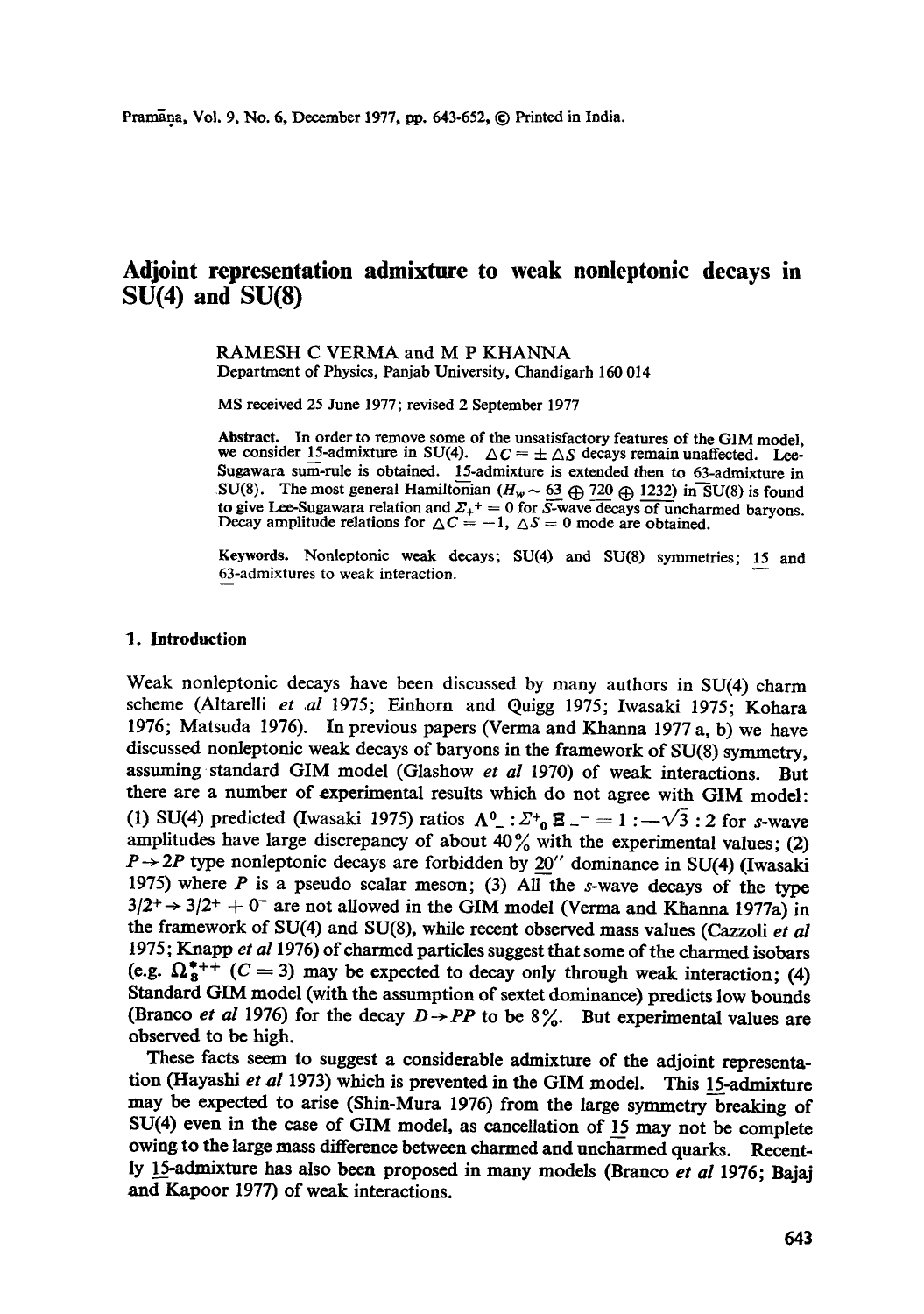In SU(4) framework, then weak Hamiltonian transforms like:

$$
H_w \sim 15 \oplus 20^{\prime\prime}.
$$

With this Hamiltonian we have 15-parameters to express the nonleptonic decays of baryons  $(1/2^+)$ , CP-invariance reduces these to five for S-wave decays. We get Lee-Sugawara sum rule for hyperon-decays. Because the number of parameters is still large, we do not derive any relation among the various  $\Delta C \neq 0$  decays. Instead we give contributions coming from 15-admixture in tables 1 and 2. Contributions from 20" representation has already been given by Verma and Khanna (1977a).

In section 3 we study the whole problem in SU(8). 15-admixture there leads to 63-admixture. In SU(8) we have considered the most general symmetric Hamiltonian  $H_w \sim 63\oplus 720\oplus 1232$ . Without assuming dominance of any representation even at the SU(4) sub level, we are able to obtain the Lee-Sugawara sum rule and  $\Sigma_{+}^{+} = 0$  for the *pv* decays of uncharmed baryons.  $\Delta C = \pm \Delta S$  decay modes remain unaffected by 63-admixture and hence are not considered. All other decay amplitudes are expressed in terms of only two parameters.

Four independent parameters are required to describe *p*-wave decays in  $SU(8)_{\text{w}}$ . It simply gives us freedom to adjust the parameters to get Lee-Sugawara sum rule and  $\Sigma^{-} = 0$  without being forced to take  $\Sigma_{+}^{+} = 0$ . Amplitudes for p-wave decays are given in table 3.

Nonleptonic decays of the type  $3/2^+ \rightarrow 3/2^+ + 0^-$  are also discussed in SU(8). Various decays of  $\Omega_3$ <sup>\*</sup> ++ are compared with decay modes of  $\Omega$ <sup>-</sup> in table 4.

### 2. Weak hamiltonian and decay amplitudes in SU(4)

In order to describe  $B(1/2^+) \rightarrow B'(1/2^+) + P(0^-)$  decays, consider the direct product:

 $20^{*}$ '  $\otimes$  20'  $\otimes$  15 = 2(1)  $\oplus$  9(15)  $\oplus$  6(20")  $\oplus$  35  $\oplus$  35\*  $\oplus$  7(45)  $\oplus$  7(45\*)  $\oplus$  7(84)  $\oplus$  105  $\oplus$  7(175)  $\oplus$  3(256)  $\oplus$  3(256\*)  $\oplus$  280  $\oplus$  280\*  $\oplus$  300  $\oplus$  729

CP-invariant pv-weak Hamiltonian transforming like 15 can be written as:

$$
H_w^{\text{is}} \sim b_1(\bar{B}_{[j,k]}^i \bar{B}_i^{[j,m]} P_m^e H_e^k - \bar{B}_{[j,m]}^i B_i^{[j,e]} P_k^m H_e^k) + b_2(\bar{B}_{[i,j]}^m B_k^{[i,j]} P_m^e H_e^k - \bar{B}_{[i,j]}^e B_m^{[i,j]} P_m^m H_e^k) + b_3(\bar{B}_{[i,m]}^j B_k^{[i,e]} P_j^m H_e^k - \bar{B}_{[i,k]}^e B_m^{[i,j]} P_j^m H_e^k)
$$
(2)

where  $B_k^{[i, j]}$  and  $P_j^i$  are tensors representing 20' and 15 multiplets respectively.  $H_e^k$ , tensor for suprion, belongs to the representation 15. In SU(4), GIM weak Hamil tonian is given by: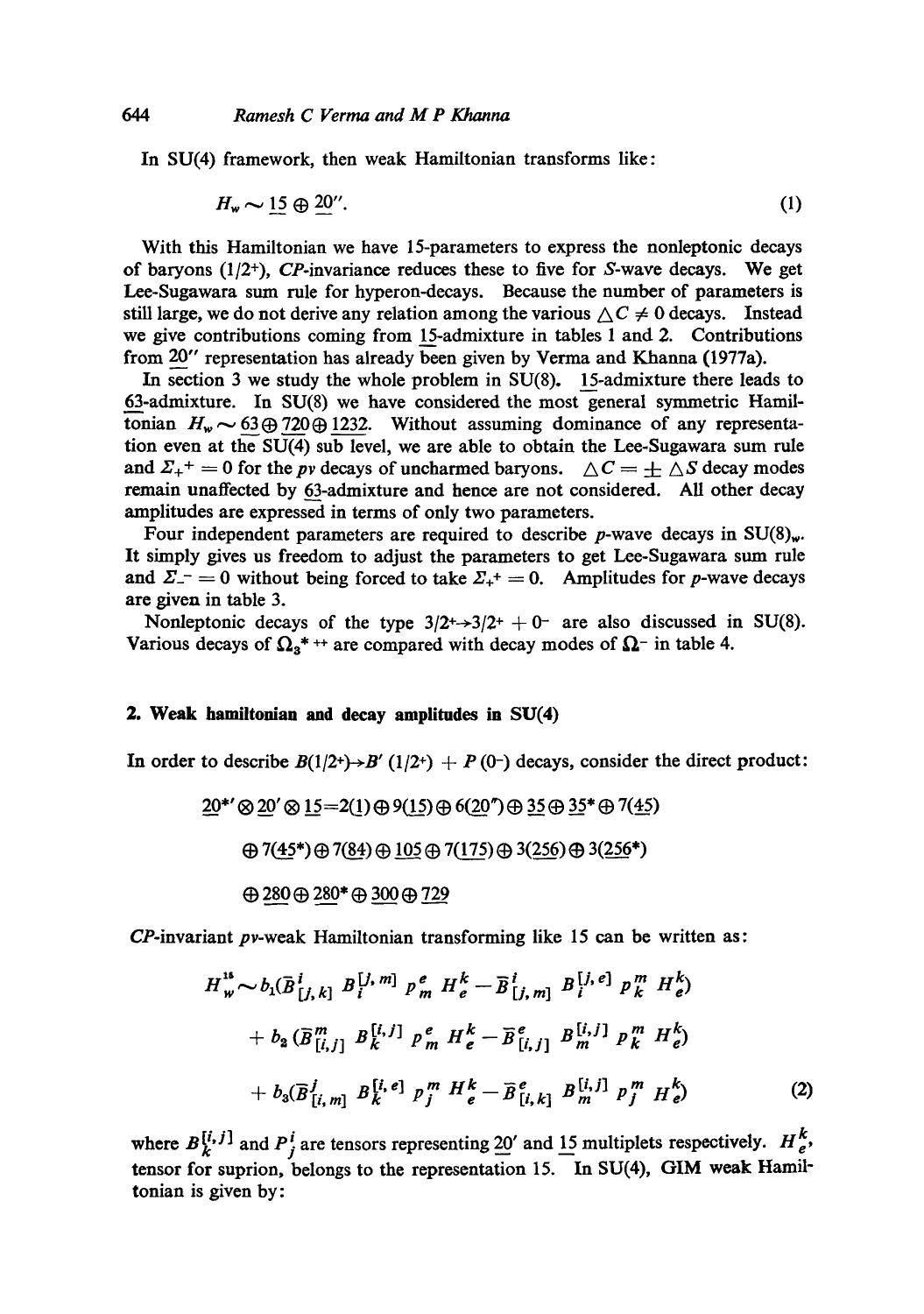*15-admixture in* SU(4) and SU(8) 645

$$
H_{w}^{20''} \sim \cos\theta \sin\theta \begin{pmatrix} 21 & -24 \\ 31 & -34 \end{pmatrix} + \cos\theta \sin\theta \begin{pmatrix} 13 & -12 \\ 43 & -42 \end{pmatrix}
$$
  

$$
(\triangle C=0, \triangle S=-1) \qquad (\triangle C=-1, \triangle S=0)
$$
  

$$
+\cos^{2}\theta \begin{pmatrix} 31 \\ 24 \end{pmatrix} + \sin^{2}\theta \begin{pmatrix} 12 \\ 34 \end{pmatrix}
$$
  

$$
(\triangle C=\triangle S=-1) (\triangle C=-\triangle S=-1).
$$
 (3)

It is clear that  $(\triangle C = \triangle S = -1)$  is Cabibbo enhanced mode and the others are Cabibbo suppressed. 15-admixture enhances  $(\triangle C = -1, \triangle S = 0) \sim T_4$ and  $(\triangle C = 0, \triangle S = -1) \sim T_3^2$  modes only. Other two modes  $(\triangle C = \pm \triangle S)$  $= -1$ ) remain unaffected.

Following amplitudes are obtained for the different decays modes from the 15-component in SU(4). We have given the decay amplitudes of the SU(3) multiplets  $B(3)$ \* and  $B(3)$  only.  $B(6)$  baryons are expected to decay (Kobayashi *et al* 1972) into  $B(3)^*$  and a pseudoscalar meson through strong and/or electromagnetic interactions.

2.1. 
$$
(\triangle C = 0, \triangle S = -1)
$$
 mode

We obtain Lee-Sugawara sum rule i.e.  $\sqrt{3} \Sigma_0^+ - \Lambda_-^0 = -2 \Xi^- \Delta C = 0$  decays of the type  $B(3) \rightarrow B(6) + P(3^*)$  and  $B(3^*) \rightarrow B(8) + P(3^*)$  are forbidden energetically.

2.2. 
$$
(\triangle C = -1, \triangle S = 0) \text{ mode}
$$

We see in SU(4), that weak Hamiltonian  $H_w \sim 15 \oplus 20''$  expresses the s-wave decay amplitudes in terms of five parameters. Thus SU(4) gives no useful relations to compare with experiment. In the next section we consider the whole problem in SU(8) symmetry.

#### **3. SU(8) symmetry framework**

In SU(8) symmetry, it has been shown (Verma and Khanna 1977a, b) that, in the GIM model of weak Hamiltonian  $(H_w \sim 720 \oplus 1232)$ , 20"-dominance cannot be

| $B(8) \rightarrow B(8) + P(8)$                                                                                                                                                                                                                                                        | $B(3)/B(3^*) \rightarrow B(3)/B(3^*) + P(8)$                                                                                                                                                                                                                                  |                                                                                     |  |
|---------------------------------------------------------------------------------------------------------------------------------------------------------------------------------------------------------------------------------------------------------------------------------------|-------------------------------------------------------------------------------------------------------------------------------------------------------------------------------------------------------------------------------------------------------------------------------|-------------------------------------------------------------------------------------|--|
| $\Lambda_{-}^{\circ}$ $(b_{2}-2b_{3})/\sqrt{6}$<br>$\Lambda_0^*$ – $(b_2 - 2b_2)/2\sqrt{3}$<br>$\Xi$ (2b <sub>2</sub> - b <sub>2</sub> )/ $\sqrt{6}$<br>$E_0^0$ $(2b_1 - b_2)/2\sqrt{3}$<br>$\Sigma_{\rm b}^+$ - $b\sqrt{2}$<br>$\Sigma_{+}$ +<br>$-b1$<br>$\Sigma^{-}$ - $b_1 + b_2$ | $\Omega_{\mathbf{a}}^{\mathbf{+}} \rightarrow \Xi_{\mathbf{a}}^{\mathbf{+}} + \pi^{\mathbf{0}}$<br>$E_{1}$ ++ + $\pi$ <sup>-+</sup><br>$\mathbf{E}'_1^0 \rightarrow \Lambda'_1^+ + \pi^-$<br>$\mathbf{E}^{\prime}$ + $\rightarrow$ $\Lambda^{\prime}$ + $\pm$ $\pi^{\bullet}$ | $b_1/\sqrt{2}$<br>$-b2$<br>$(b_1 - 5b_1 + b_2)/6$<br>$(b_1 - 5b_1 + b_2)/6\sqrt{2}$ |  |

|  |  | Table 1. $(\triangle C = 0, \triangle S = -1)$ mode |  |  |  |  |
|--|--|-----------------------------------------------------|--|--|--|--|
|--|--|-----------------------------------------------------|--|--|--|--|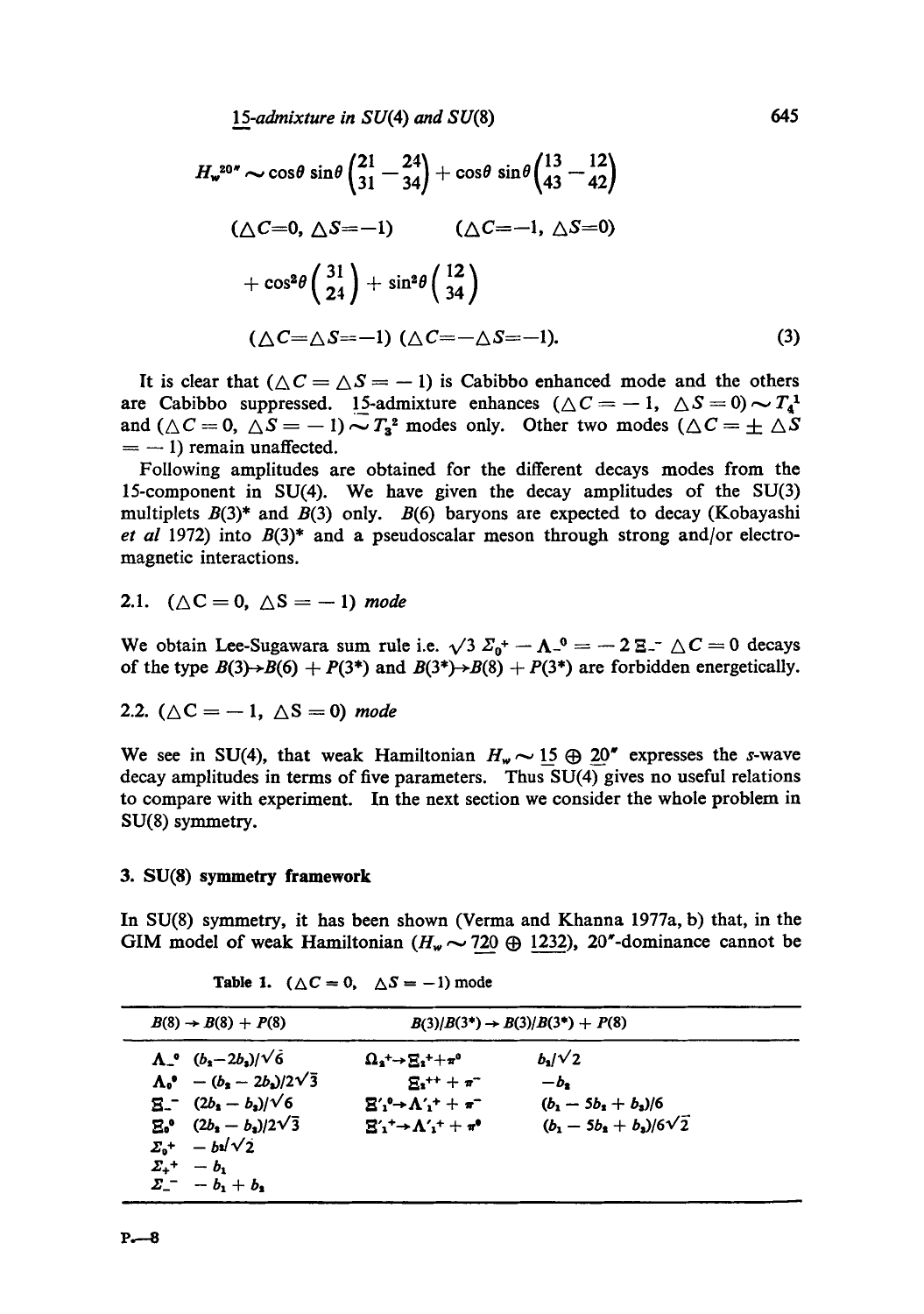**Table 2a.**  $(\triangle C = -1, \triangle S = 0)$  mode:  $B(3) \rightarrow B(6) + P(9)$ 

| $\mathbf{\Omega}_n$ +                     |                          | $\mathbf{E}^{~+}$       |                        | $\mathbf{E}_2$ ++           |                      |
|-------------------------------------------|--------------------------|-------------------------|------------------------|-----------------------------|----------------------|
| $\Omega_{1}^{0} + K^{+}$                  | $b_1 + b_3$              | $E_{1}^{+}+K^{0}$       | $(b_1 + b_3)/\sqrt{2}$ | $E_1$ + + K+                | $b_{3}/\sqrt{2}$     |
| $E_1^0 + \pi^+$                           | $(b_1 + b_3)/\sqrt{2}$   | $E_1^0 + K^+$           | $-b_1/\sqrt{2}$        | $\Sigma_{1}^{+} + \pi^{+}$  | $b_{\rm s}/\sqrt{2}$ |
| $E_{1}$ + + $\pi^{0}$                     | $(b_1 + b_2)/2$          | $\Sigma_1^0 + \pi^+$    | $(b_1 + b_3)$          | $\Sigma_{1}^{++} + \pi^{0}$ | $-b_2/\sqrt{2}$      |
| $E_{1}$ + + $\eta$                        | $(3b_1 + b_3)/2\sqrt{3}$ | $\Sigma_1^+ + \pi^0$    | $(b_1 + b_3)/2$        | $\Sigma_{1}^{++} + \eta'$   | $-b_{s}/\sqrt{6}$    |
| $E_{1}$ + + $\eta'$                       | $2b_3/\sqrt{6}$          | $\Sigma_{1}$ + + $\eta$ | $b_3/2\sqrt{3}$        | $\Sigma_{1}^{++} + \eta'$   | $-2b_s/\sqrt{3}$     |
| $\Sigma_1^+ + \bar{K}^0$                  | $-b_1/\sqrt{6}$          | $\Sigma_1^+$ + $\eta'$  | $2b_s/\sqrt{6}$        |                             |                      |
| $\Sigma_1$ <sup>++</sup> + K <sup>-</sup> | b <sub>1</sub>           | $\Sigma_1^{++} + \pi^-$ | ь.                     |                             |                      |

**Table 2b.**  $B(3) \to B(3^*) + P(9)$ 

| Decaying particle<br>$\Omega_{2}$ +                                                                                                                                                                                                                                                                                                                                                                                          | $\mathbf{E}$ .+                                                                                                           | $E_{2}$ ++ |                                                                                                           |
|------------------------------------------------------------------------------------------------------------------------------------------------------------------------------------------------------------------------------------------------------------------------------------------------------------------------------------------------------------------------------------------------------------------------------|---------------------------------------------------------------------------------------------------------------------------|------------|-----------------------------------------------------------------------------------------------------------|
| $E_1^{\prime 0} + \pi^+$ $-(b_1 - 2b_2 + b_3)/\sqrt{6}$<br>$E_1' + \pi^0$ $-(b_1 - 2b_2 + b_3)/2\sqrt{3}$ $E_1' + K^0$ $-b_1/\sqrt{6}$<br>$\mathbf{E}_1' + \eta$ $(b_1 + 2b_2 - b_3)/6$ $\Lambda_1' + \pi^0$ $(-2b_2 + b_3)/2\sqrt{3}$<br>$\mathbf{E_1}^{\prime +} + \eta'$ $-(\sqrt{2/3})(2b_1 - 2b_2 + b_3)$ $\Lambda_1^{\prime +} + \eta$ $(2b_1 - 2b_2 + b_3)/6$<br>$\Lambda_1^{\prime +} + \overline{K}^0 b_1/\sqrt{6}$ | $E_1^{\prime 0} + K^+$ $(b_1 - 2b_2 + b_3)/\sqrt{6}$<br>$\Lambda_1'$ <sup>+</sup> + $\eta'$ $(2b_1-2b_2+b_3(\sqrt{2}/3))$ |            | $\Xi_1{}^{\prime +}+K^+$ $-(2b_2-b_3)/\sqrt{6}$<br>$\Lambda_1^{\prime +} + \pi^+$ $(2b_2 - b_3)/\sqrt{6}$ |

**Table 2c.**  $B(3) \rightarrow B(8) + P(3^*)$ 

| Decaying particle<br>$\Omega_{2}$ +                           |                      |                          | $\mathbf{E_2}^+$    | $E_{2}$ ++                                        |                 |
|---------------------------------------------------------------|----------------------|--------------------------|---------------------|---------------------------------------------------|-----------------|
| $A+D^+$<br>$\mathbf{\Sigma}^{\mathrm{o}} + \mathbf{\Sigma}^+$ | $2b_1/\sqrt{6}$<br>0 | $N+D^+$<br>$P+D^{\circ}$ | b <sub>1</sub><br>0 | $P+D^+$<br>$\mathbf{\Sigma}^{+} + \mathbf{F}^{+}$ | — b.<br>$b_{1}$ |
| $\Sigma^{+}+D^{0}$                                            | $\bf{0}$             | $\Lambda + F^+$          | $b_1/\sqrt{6}$      |                                                   |                 |
| $E^0 + F^+$                                                   | b <sub>1</sub>       | $\Sigma^{0} + F^{+}$     | $-b_1/\sqrt{2}$     |                                                   |                 |

**Table 2d.**  $B(3^*) \to B(8) + P(9)$ 

| Decaying particle<br>$\Lambda$ <sup>+</sup>                                                                                                     |                                                                                                                                                                                 | $E_1^{\prime+}$                                                                                                                                                                                                                                                                                                                                                        | $\mathbf{E}$ ."                                                                                                                                                                                                                                                                                                                                                                                                                                                                                                                                                                                                                    |  |
|-------------------------------------------------------------------------------------------------------------------------------------------------|---------------------------------------------------------------------------------------------------------------------------------------------------------------------------------|------------------------------------------------------------------------------------------------------------------------------------------------------------------------------------------------------------------------------------------------------------------------------------------------------------------------------------------------------------------------|------------------------------------------------------------------------------------------------------------------------------------------------------------------------------------------------------------------------------------------------------------------------------------------------------------------------------------------------------------------------------------------------------------------------------------------------------------------------------------------------------------------------------------------------------------------------------------------------------------------------------------|--|
| $N+\pi^+$<br>$P + \pi^0$<br>$P + \eta$<br>$P + \eta'$<br>$\Sigma^{+}+K^{0}$<br>$\Lambda + K$ <sup>+</sup><br>$\mathbf{\Sigma}^0 + \mathbf{K}^+$ | $-(b_2-2b_3)/\sqrt{6}$<br>$-(b_2-2b_3)/2\sqrt{3}$<br>$(2b_1-b_2+2b_3)/6$<br>$(2b_1-b_2+2b_3)(\sqrt{2}/3)$<br>$-b_1/\sqrt{6}$<br>$-(b_1-2b_2+4b_3)/\sqrt{6}$<br>$-b_1/2\sqrt{3}$ | $-b_1/\sqrt{6}$<br>$P + \bar{K}^{\mathbf{0}}$<br>$\Sigma^{+}+\pi^{0}$ $(b_{1}-b_{2}+2b_{3})/2\sqrt{3}$<br>$\sum_{1}^{+} + \eta$ $-(b_1 + b_2 - 2b_3)/6$<br>$\Sigma^+ + \eta'$ $(2b_1 - b_2 + 2b_3)(\sqrt{2}/3)$<br>$\Lambda + \pi^+$ $-(b_1 + b_2 - 2b_3)/6$<br>$\Sigma^{0} + \pi^{+} - (b_{1} - b_{2} + 2b_{3})/2\sqrt{3}$<br>$\Xi^0 + K^+$ - $(b_2 - 2b_2)/\sqrt{6}$ | $-b_1/\sqrt{6}$<br>$P+K^-$<br>$N + \bar{K^0}$ $-2b_1/\sqrt{6}$<br>$(b_1+b_2-2b_3)/6\sqrt{2}$<br>$\Lambda + \pi^0$<br>$(b_1+b_2-2b_3)/6\sqrt{6}$<br>$\Lambda + \eta$<br>$\Lambda + \eta'$ $-(2b_1 - b_2 + 2b_3)3\sqrt{3}$<br>$\Sigma^{0} + \pi^{0}$ $(b_{1} + b_{2} - 2b_{3})/2\sqrt{6}$<br>$\Sigma^{0} + \eta$ $(b_{1} + b_{2} - 2b_{3})/6\sqrt{2}$<br>$\sum^{0} + \eta'$ $-(2b_1 - b_2 + 2b_3)/3$<br>$\sum$ <sup>-</sup> + $\pi$ <sup>+</sup> -(2b <sub>1</sub> -b <sub>2</sub> +2b <sub>3</sub> )/ $\sqrt{6}$<br>$\Sigma^+ + \pi^ -b_1/\sqrt{6}$<br>$E^0 + K^0 - 2b_1/\sqrt{6}$<br>$\Xi^{-}+K^{+}(2b_{1}-b_{2}+2b_{3})/\sqrt{6}$ |  |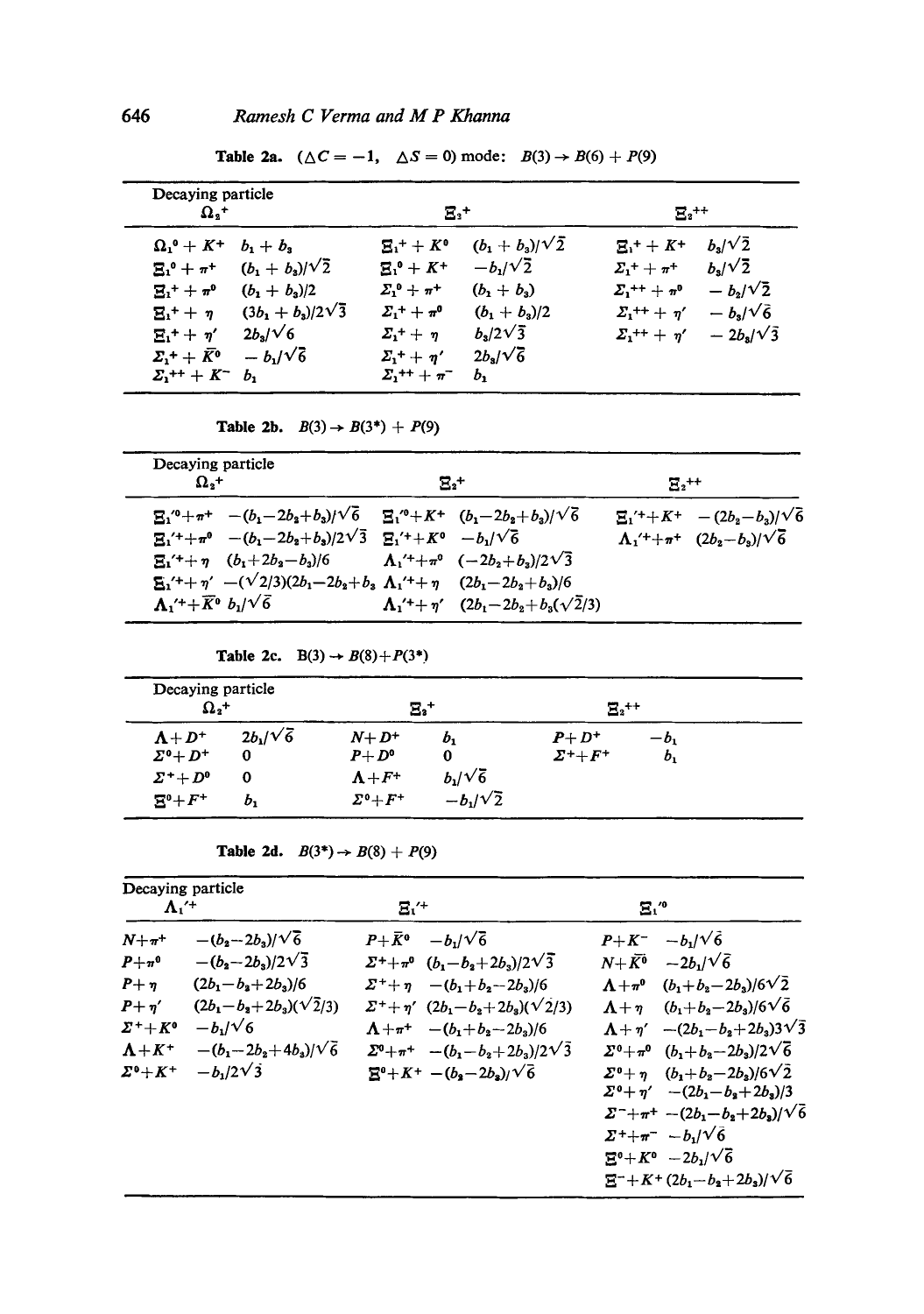## *15-admixture in* SU(4) *and* SU(8) 647

simply generalized to 720-dominance, as it predicts vanishing amplitudes for s-wave decays. These decay amplitudes can be obtained from the 1232 part of the weak Hamiltonian (Verma and Khanna 1977a, b). Now if 63-contributions are taken into account for the weak Hamiltonian,  $(\triangle C=0, \triangle S=-1)$  and  $(\triangle C=-1,$  $\Delta S = 0$ ) decay modes can be generated, even without considering 1232 part. In this case SU(6) result (Rosen and Pakvasa 1964; Babu 1965; Suzuki 1965; Kawarabayashi 1965)  $\Lambda^{-0}$  :  $\Sigma_0^+$  :  $\Sigma^{-} = 1$  :  $-1/\sqrt{3}$  : 1 is reproduced for the decays of octet baryons. Cabibbo enhanced decay mode  $(\triangle C = \triangle S = -1)$  is still forbidden in SU(8). Hence we consider the most general Hamiltonian for these decays. i.e.

$$
H_w \sim 63 \oplus 720 \oplus 1232 \tag{4}
$$

720 and 1232 components of weak Hamiltonian have been described by Verma and Khanna (1977a, b). 63 component of weak Hamiltonian can be written as:

$$
H_1^{63} \sim \overline{B}^{ABC} \quad B_{ABC} \quad M_D^{D'} \quad H_{D'}^D
$$
\n
$$
H_2^{63} \sim \overline{B}^{ABD'} \quad B_{ABC} \quad M_D^C \quad H_{D'}^D
$$
\n
$$
H_3^{63} \sim \overline{B}^{ABC} \quad B_{ABD} \quad M_C^{D'} \quad H_{D'}^D
$$
\n
$$
H_4^{63} \sim \overline{B}^{ABD'} \quad B_{ACD} \quad M_B^C \quad H_{D'}^D
$$
\n
$$
(5)
$$

(Notations used to describe to  $H_w^{63}$  are given in Verma and Khanna 1977). The first component  $H_1$ <sup>63</sup> cannot contribute to charm changing and strangeness changing decays. CP-invriance further gives:

$$
H_3^{63} = -H_2^{63}; \t H_4^{63} = 0 \t for s-waveH_3^{63} = H_2^{63}
$$
 (6)

In general, weak Hamiltonian eq. (4) contains nine parameters, but CP-invariance reduces these to two for s-wave decays.

3.1. 
$$
(\triangle C = 0, \triangle S = -1)
$$
 decay amplitude relations

We obtain the following results:

$$
\sqrt{3}\,\varSigma_0^+ - \Lambda_{-}^0 = -2\,\Xi_{-}^-\n\tag{7}
$$
 and 
$$
\varSigma_{+}^+ = 0
$$

for uncharmed baryonic decays. For charmed baryonic *pv* decays, we get:

$$
\sqrt{2}\left\langle \Omega_{2}^{+}\right|\Xi_{2}^{+}\pi^{0}\right\rangle = -\left\langle \Omega_{2}^{+}\right|\Xi_{2}^{++}\pi^{-}\right\rangle = \sqrt{2/3} \left(5\Lambda_{-}^{0} - 4\Xi_{-}^{-}\right)
$$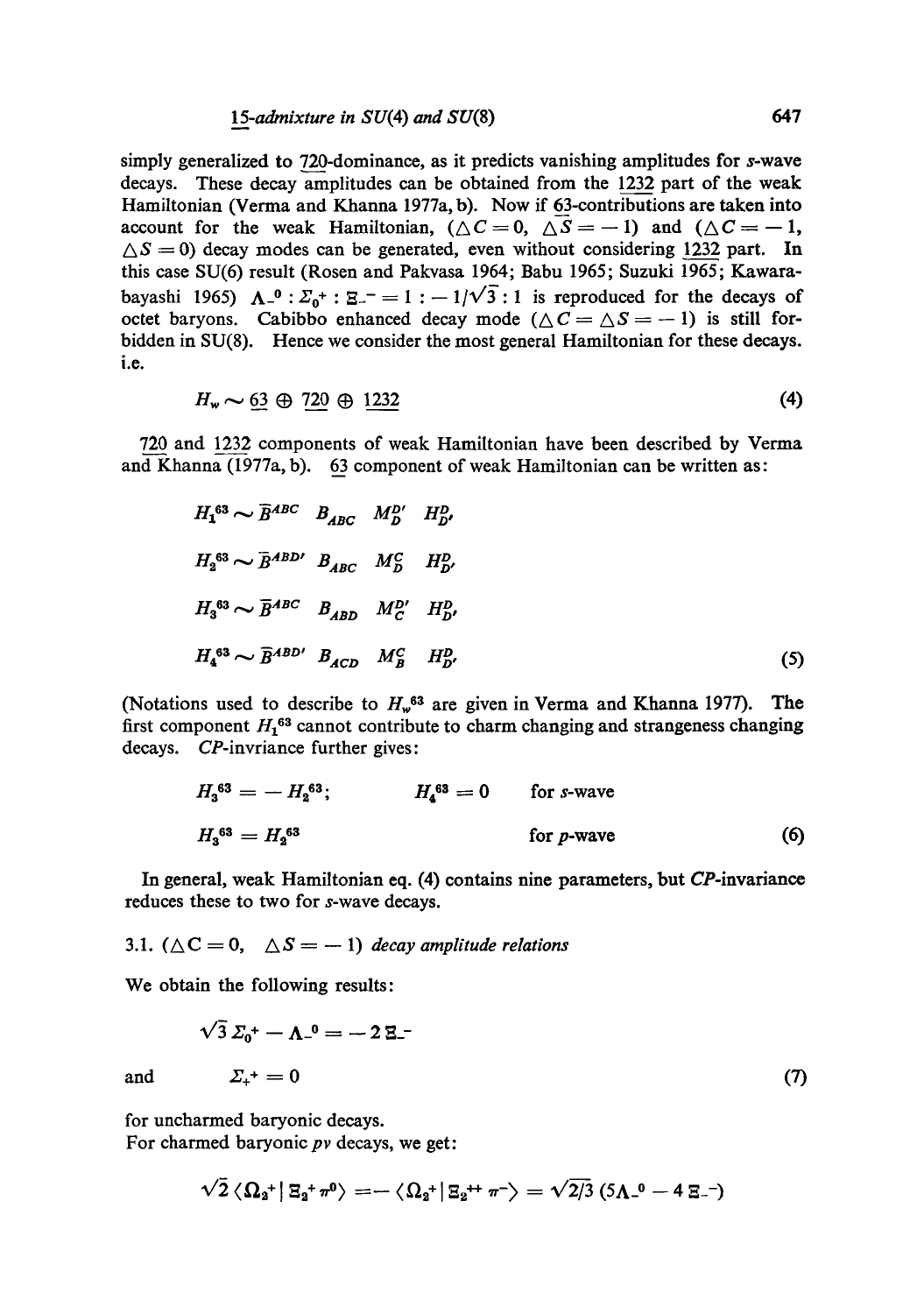*Ramesh C Verma and M P Khanna* 

$$
\sqrt{2} \langle \mathbf{E}_{1}^{\prime +} | \Lambda_{1}^{\prime +} \pi^{0} \rangle = \langle \mathbf{E}_{1}^{\prime 0} | \Lambda_{1}^{\prime +} \pi^{-} \rangle = -1 / \sqrt{6} (\Lambda_{-}^{0} + \Xi_{-}^{-}). \tag{8}
$$

Notice that most general symmetric weak Hamiltonian gives Lee-Sugawara sum rule as well as  $\Sigma_{+}^{+} = 0$  for the parity violating decays of octet baryons.

3.2.  $(\triangle C = -1, \triangle S = 0)$  *decay amplitude relations in pv mode* 

We obtain:

$$
0 = \Sigma_{+}^{+} = \langle \Xi_{1}^{'0} | PK^{-} \rangle = \langle \Xi_{1}^{'0} | \Sigma^{+} \pi^{-} \rangle = \langle \Xi_{2}^{++} | PD^{+} \rangle = \langle \Xi_{2}^{++} | \Sigma^{+} F^{+} \rangle
$$
  
\n
$$
= \langle \Xi_{2}^{+} | \Xi_{1}^{+} K^{0} \rangle = \langle \Xi_{2}^{+} | \Sigma_{1}^{++} \pi^{-} \rangle = \langle \Xi_{2}^{+} | PD^{0} \rangle = \langle \Xi_{2}^{+} | ND^{+} \rangle
$$
  
\n
$$
= \langle \Xi_{2}^{+} | \Lambda F^{+} \rangle = \langle \Xi_{2}^{+} | \Sigma^{0} F^{+} \rangle = \langle \Omega_{2}^{+} | \Sigma_{1}^{+} \overline{K^{0}} \rangle = \langle \Omega_{2}^{+} | \Sigma_{1}^{+} K^{-} \rangle
$$
  
\n
$$
= \langle \Omega_{2}^{+} | \Lambda D^{+} \rangle = \langle \Omega_{2}^{+} | \Sigma^{0} D^{+} \rangle = \langle \Omega_{2}^{+} | \Sigma^{+} D^{0} \rangle = \langle \Omega_{2}^{+} | \Sigma^{0} F^{+} \rangle
$$
 (9)

$$
\mathbf{E}_{-} = -\langle \mathbf{E}_{\mathbf{a}}^{++} | \mathbf{E}_{\mathbf{1}}^{\prime+} K^{+} \rangle = \langle \mathbf{\Omega}_{\mathbf{a}}^{+} | \mathbf{E}_{\mathbf{1}}^{\prime0} \pi^{+} \rangle = \sqrt{2} \langle \mathbf{\Omega}_{\mathbf{a}}^{+} | \mathbf{E}_{\mathbf{1}}^{\prime+} \pi^{0} \rangle
$$
  
=  $\sqrt{6} \langle \mathbf{\Omega}_{\mathbf{a}}^{+} | \mathbf{E}_{\mathbf{1}}^{\prime+} \eta \rangle = \sqrt{3} \langle \mathbf{\Omega}_{\mathbf{a}}^{+} | \mathbf{E}_{\mathbf{1}}^{\prime+} \eta^{\prime} \rangle$  (10)

$$
\Lambda_{-}^{0} = -\sqrt{2} \langle \mathbf{E}_{1}^{\prime+} | \Sigma^{+} \pi^{0} \rangle = -\sqrt{6} \langle \mathbf{E}_{1}^{\prime+} | \Sigma^{+} \eta \rangle = -\sqrt{3}/2 \langle \mathbf{E}_{1}^{\prime+} | \Sigma^{+} \eta' \rangle
$$
  
\n
$$
= \sqrt{2} \langle \mathbf{E}_{1}^{\prime+} | \Sigma^{0} \pi^{+} \rangle = -\langle \mathbf{E}_{1}^{\prime+} | \Sigma^{0} K^{+} \rangle = 2 \langle \mathbf{E}_{1}^{\prime 0} | \Sigma^{0} \pi^{0} \rangle
$$
  
\n
$$
= 2\sqrt{3} \langle \mathbf{E}_{1}^{\prime 0} | \Sigma^{0} \eta \rangle = 3/\sqrt{6} \langle \mathbf{E}_{1}^{\prime 0} | \Sigma^{0} \eta' \rangle = \langle \mathbf{E}_{1}^{\prime 0} | \Sigma^{-} \pi^{+} \rangle
$$
 (11)

$$
2\left(\mathbf{E}_{-} - \mathbf{\Lambda}_{-}\mathbf{0}\right) = -\left\langle \mathbf{\Lambda}_{1}^{\prime +} \mid \mathbf{\Sigma}^{\dagger} \mathbf{\ K}^{0} \right\rangle = -\sqrt{2} \left\langle \mathbf{\Lambda}_{1}^{\prime +} \mid \mathbf{\Sigma}^{0} \mathbf{\ K}^{\dagger} \right\rangle = \left\langle \mathbf{\Xi}_{1}^{\prime +} \mid \mathbf{\Lambda} \mathbf{\Lambda}^{0} \right\rangle
$$

$$
= \left\langle \mathbf{\Xi}_{1}^{\prime 0} \mid \mathbf{\Lambda} \mathbf{\overline{K}}^{0} \right\rangle
$$

$$
= -\left\langle \mathbf{\Xi}_{1}^{\prime 0} \mid \mathbf{\Xi}^{0} \mathbf{\ K}^{0} \right\rangle = -\frac{1}{2} \left\langle \mathbf{\Xi}_{2}^{\dagger} \mid \mathbf{\Xi}_{1}^{\prime +} \mathbf{\overline{K}}^{0} \right\rangle = -\frac{1}{2} \left\langle \mathbf{\Omega}_{2}^{\dagger} \mid \mathbf{\Lambda}_{1}^{\prime +} \mathbf{\overline{K}}^{0} \right\rangle \tag{12}
$$

 $\frac{1}{2}$ 

$$
(E_{-} - 2\Lambda_{-} - 0) = \sqrt{3} \langle \Sigma_{2}^{++} | \Sigma_{1}^{+} K^{+} \rangle = \sqrt{3} \langle \Sigma_{2}^{++} | \Sigma_{1}^{+} \pi^{+} \rangle
$$
  
\n
$$
= -\sqrt{3}/2 \langle \Sigma_{2}^{++} | \Sigma_{1}^{++} \pi^{0} \rangle
$$
  
\n
$$
= -3 \langle \Sigma_{2}^{++} | \Sigma_{1}^{++} \eta \rangle = -3/\sqrt{8} \langle \Sigma_{2}^{++} | \Sigma_{1}^{++} \eta^{+} \rangle = \sqrt{3} \langle \Sigma_{2}^{+} | \Sigma_{1}^{0} K^{+} \rangle
$$
  
\n
$$
= \sqrt{3}/2 \langle \Sigma_{2}^{+} | \Sigma_{1}^{0} \pi^{+} \rangle = \sqrt{6} \langle \Sigma_{2}^{+} | \Sigma_{1}^{+} \pi^{0} \rangle = 3\sqrt{2} \langle \Sigma_{2}^{+} | \Sigma_{1}^{+} \eta \rangle
$$
  
\n
$$
= 3/2 \langle \Sigma_{2}^{+} | \Sigma_{1}^{+} \eta^{+} \rangle
$$

**648**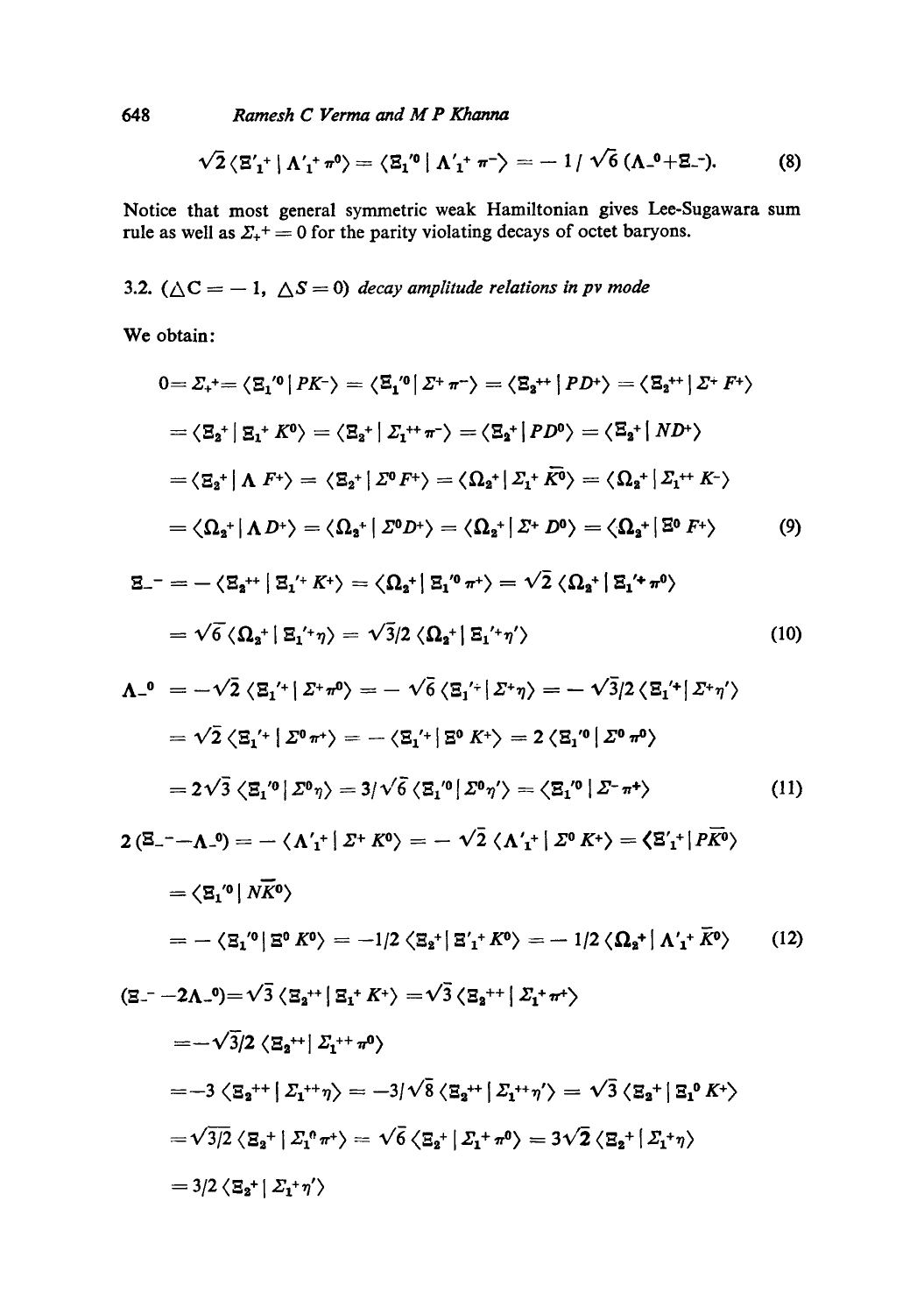*15-admixture in* SU(4) and SU(8) 649

$$
=\sqrt{3/2}\langle\Omega_{2}^{+}|\Omega_{1}^{0}K^{+}\rangle=\sqrt{3}\langle\Omega_{2}^{+}|\Xi_{1}^{0}m^{+}\rangle=\sqrt{6}\langle\Omega_{2}^{+}|\Xi_{1}^{+}m^{0}\rangle
$$

$$
=3\sqrt{2}\langle\Omega_{2}^{+}|\Xi_{1}^{+}\eta\rangle=3/2\langle\Omega_{2}^{+}|\Xi_{1}^{+}\eta'\rangle=-\sqrt{3/2}\langle\Lambda_{1}^{+}|\Lambda K^{+}\rangle \qquad (13)
$$

$$
(2\Xi - 3\Lambda_{-}^{0}) = \langle \Lambda_{1}^{\prime +} | N\pi^{+} \rangle = \sqrt{2} \langle \Lambda_{1}^{\prime +} | P\pi^{0} \rangle = \sqrt{6} \langle \Lambda_{1}^{\prime +} | P\eta \rangle
$$

$$
=\sqrt{3}/2\left\langle \Lambda_{1}^{\prime+}\left|P\eta'\right\rangle \right\rangle =\left\langle \Xi_{1}^{\prime0}\left|\right.\Xi^{-}K^{+}\right\rangle \tag{14}
$$

$$
(3\mathbf{E}^{-} - 4\mathbf{\Lambda}_{-}^{0}) = -\langle \mathbf{E}_{2}^{+} | \mathbf{\Lambda}_{1}^{+} \pi^{+} \rangle = \langle \mathbf{E}_{2}^{+} | \mathbf{E}_{1}^{+} \pi^{+} \rangle
$$
  
=  $\sqrt{2} \langle \mathbf{E}_{2}^{+} | \mathbf{\Lambda}_{1}^{+} \pi^{0} \rangle = \sqrt{6} \langle \mathbf{E}_{2}^{+} | \mathbf{\Lambda}_{1}^{+} \eta \rangle$   
=  $\sqrt{3}/2 \langle \mathbf{E}_{2}^{+} | \mathbf{\Lambda}_{1}^{+} \eta' \rangle$  (15)

$$
(4\mathbf{E} - 5\Lambda^0) = \sqrt{6} \langle \mathbf{E_1}^{\prime +} | \Lambda \pi^+ = -2\sqrt{3} \langle \mathbf{E_1}^{\prime 0} | \Lambda \pi^0 \rangle
$$

$$
= -6 \langle \mathbf{E_1}^{\prime 0} | \Lambda \eta' \rangle = -3/\sqrt{2} \langle \mathbf{E_1}^{\prime 0} | \Lambda \eta' \rangle \qquad (16)
$$

Inclusion of 63 admixture does not affect decay amplitudes of other modes. In  $SU(8)$ , one can fix the ratio of 15-contributions to 20"-contributions from the experimental values of two amplitudes. Most general Hamiltonian eq. (4) forbids  $B(3) \rightarrow B(8) + P(3^*)$  decay mode completely.

## 3.3. *Parity conserving decays of uncharmed baryons*

In  $SU(8)_w$  considerations 63-admixture seems to improve the state of parity conserving decays also. We obtain the following amplitudes from the most general Hamiltonian eq. (4).

It is interesting to point out that though CP-invariant *pc* weak Hamiltonian contains seven parameters, only four contributions are independent. The most

| p-Wave decay<br>amplitude | Most general Hamiltonian<br>$H_W \sim 63 \oplus 720 \oplus 1232$ | When Lee-Sugawara sum<br>rule and $\Sigma^{-} = 0$ are imposed |
|---------------------------|------------------------------------------------------------------|----------------------------------------------------------------|
| $\mathbf{A}$ .            | $(6a_1+9a_2+3a_3+a_4)/\sqrt{6}$                                  | $-(9a'_1+a'_2)/\sqrt{6}$                                       |
| $\Lambda$ <sup>o</sup>    | $-(6a_1+9a_2+3a_3+a_4)/\sqrt{12}$                                | $(9a'_1+a'_2)/\sqrt{12}$                                       |
| $B_$                      | $(3a_1+3a_2+2a_3)/\sqrt{6}$                                      | $-(6a'_1+5a'_2)/\sqrt{6}$                                      |
| Ξ.,                       | $(3a_1+3a_2+2a_2)/\sqrt{12}$                                     | $-(6a'_1+5a'_2)/\sqrt{12}$                                     |
| $\Sigma_{\rm a}$ +        | $(4a_1+a_2+a_3+a_4)/\sqrt{2}$                                    | $(a'_1 + 3a'_2)/\sqrt{2}$                                      |
| $\Sigma_{+}$ +            | $5a_1+a_4$                                                       | $a'_1 + 3a'_2$                                                 |
| Σ-                        | $a_1 - a_2 - a_3$                                                | 0                                                              |

**Table 3.** 
$$
B(8) \to B'(8) + \pi
$$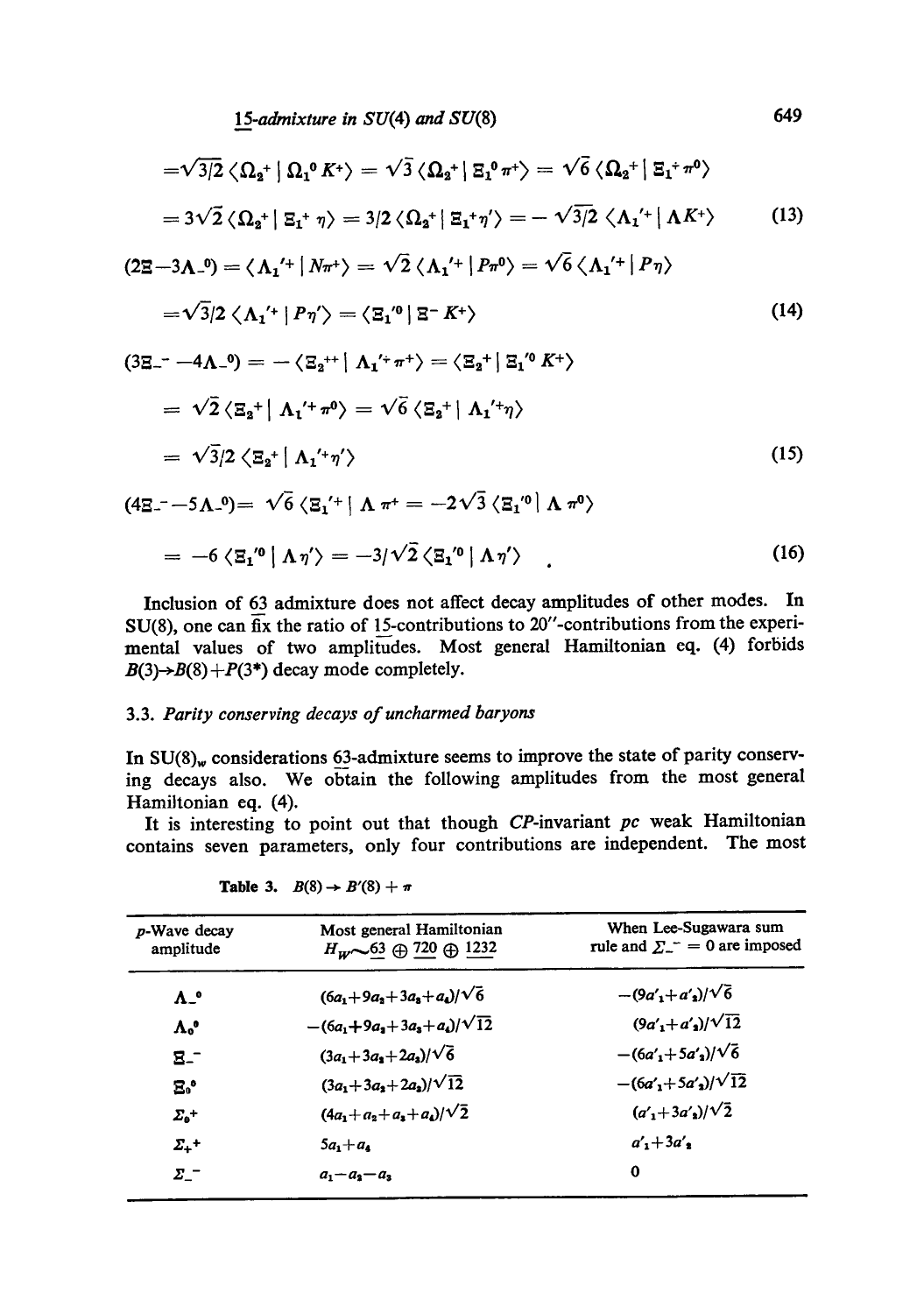#### 650 *Ramesh C Verma and M P Khanna*

general Hamiltonian gives no relation as such, but one has a freedom to adjust the parameters. In column 3 of table 3 we give the amplitudes after imposing the Lee-Sugawara sum rule and  $\Sigma^{-}=0$ .

## **4. Nonleptonic decays of the type**  $(3/2^+ \rightarrow 3/2^+ + 0^-)$

Parity violating decays of the type  $3/2^+$ - $3/2^+$ +0<sup>-</sup> now can occur in nature via 15admixture. Recent observations (Cazzoli *et al* 1975; Knapp *et al* 1976) made in search of charmed particles suggests the mass spectrum (Hendry and Lichtenberg 1976; Gupta 1976; Verma and Khanna 1977c) of charmed isobars, which indicate that  $\Omega_{3}^{*++}(C = 3)$  cannot decay through electromagnetic or strong interactions. All other charmed isobars may decay strongly and/or electromagnetically. Hence *pv* decays of  $\Omega_3$ <sup>\*++</sup> are expected to be observed.

Amplitudes are obtained for the various decays (3/2+ $\rightarrow$ 3/2++0-) of  $\Omega_3$ \*++ and  $\Omega$ from SU(4) weak Hamiltonian  $(H_w \sim 15 \oplus 20'')$ ;

$$
H_w^{15} = d_1 \overline{D}^{i j e} D_{i j m} P_k^m H_e^k
$$

$$
+ d_2 \overline{D}^{i j m} D_{i j k} P_m^e H_e^k
$$

$$
+ d_3 \overline{D}^{i n k} D_{i m e} P_n^m H_e^k
$$

$$
H_w^{20''} = d_4 \overline{D}^{i j k} D_{i j m} P_n^e H_{[k, e]}^{[m, n]}
$$

*CP* invariance gives:

 $d_1 = -d_2$ ;  $d_3 = d_4 = 0$  for s-wave

 $d_1 = d_2$  for p-wave.

In table 4, decay amplitudes are expressed in terms of  $C$ 's which are simple functions of d's.

In SU(8) most general Hamiltonian eq. (4) gives identical results.

#### **5. Discussion and conclusion**

In order to remove the discrepancies present in the results obtained in the GIM model, we have considered the 15-admixture in the SU(4) framework. Many recent models of weak interaction suggest this representation to be included in the weak Hamiltonian. The 15-admixture may be expected to arise through the symmetry breaking mechanism even in the case of GIM model.  $\Delta C = \pm \Delta S$  decay modes do not get any contribution from 15-weak Hamiltonian. Lee-Sugawara relation is reproduced for parity violating decays of uncharmed hyperons. We do not obtain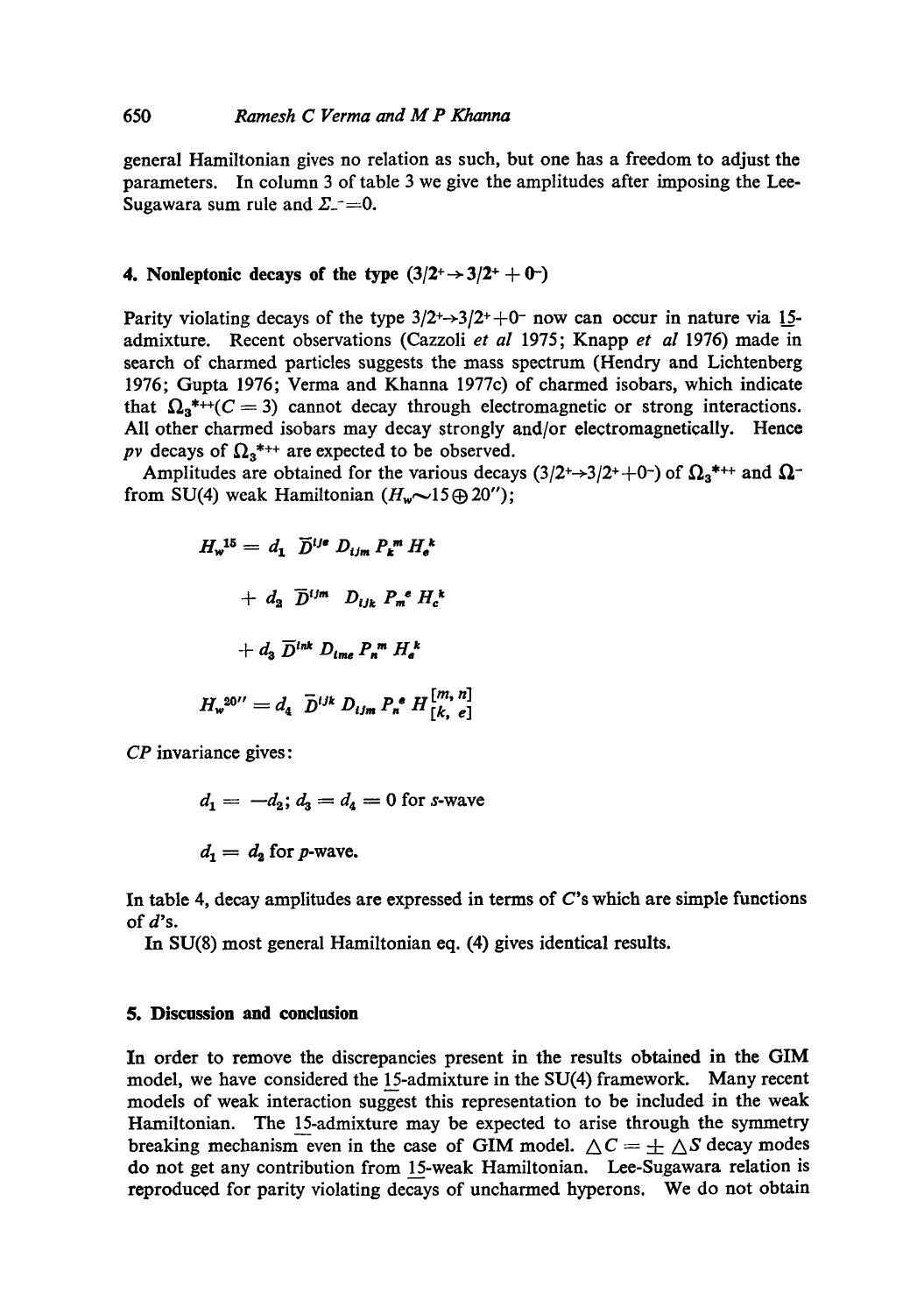| Decay mode                        | Decay                                                                | s-Wave          | p-Wave                     |
|-----------------------------------|----------------------------------------------------------------------|-----------------|----------------------------|
| $(\Delta C=0, \Delta S=-1)$       | Ω-<br>$\rightarrow$ $E^{*-}+\pi^0$                                   | $-C_0/\sqrt{6}$ | $(C_1-C_2)/\sqrt{6}$       |
|                                   | $E^{*0} + \pi^-$                                                     | $C_0/\sqrt{3}$  | $-(C_1 - C_2)/\sqrt{3}$    |
| $(\Delta C = \Delta S = -1)$      | $\Omega$ <sub>s</sub> *++ → $\Xi$ <sub>s</sub> *+++ $\overline{K}$ ° | $\bf{0}$        | $-C_1/\sqrt{3} \cot\theta$ |
|                                   | $\Omega_{1}$ *++ $\pi$ +                                             | $\bf{0}$        | $C_1/\sqrt{3} \cot \theta$ |
| $(\triangle C=-\triangle S=-1)$   | $\Omega_{3}$ *++ $\rightarrow$ $\Sigma_{3}$ *++K+                    | $\bf{0}$        | $C_1/\sqrt{3} \tan \theta$ |
|                                   | $E_{2}$ *+++ $K^{0}$                                                 | 0               | $-C_1/\sqrt{3} \tan\theta$ |
| $(\triangle C=-1, \triangle S=0)$ | $\Omega_{3}$ *++ $\rightarrow \Omega_{2}$ *++K+                      | $C_0/\sqrt{3}$  | $-(C_1 - C_2)/\sqrt{3}$    |
|                                   | $E_{3}$ **+ $\pi$ *                                                  | $C_0/\sqrt{3}$  | $(C_1+C_2)/\sqrt{3}$       |
|                                   | $E_1$ *+++ $\pi$ °                                                   | $C_0/\sqrt{6}$  | $(C_1+C_2)/\sqrt{6}$       |
|                                   | $E_{1}$ *+++ $\eta$                                                  | $C_0/3\sqrt{2}$ | $-(C_1-C_2)/\sqrt{2}$      |
|                                   | $\Xi_{2}$ *+++ $\eta'$                                               | $2C_0/3$        | $-(2C_2+3C_3)/6$           |
| $(\Delta C=-1, \Delta S=0)$       | $\Omega_{\rm s}$ *++ $\to \Xi_1$ *++ $F$ +                           | $\bf{0}$        | $C_{3}/\sqrt{6}$           |
|                                   | $\mathbf{\Sigma}_1$ *++ $\mathbf{\Sigma}$ +                          | 0               | $C_{\rm a}/\sqrt{6}$       |
|                                   | $\Sigma_{1}$ *+++ $D^{o}$                                            | 0               | $C_{\rm s}/\sqrt{3}$       |

**Table 4.**  $B(3/2^+) \rightarrow B(3/2^+) + P(0^-)$ 

any relation among  $\Delta C = -1$ ,  $\Delta S = 0$  decay amplitudes, as the  $H_w^{15}$  introduces **three** more parameters. Parity conserving non-leptonic weak decays are not considered in SU(4), since they involve ten parameters.

In SU(8) symmetry considerations, 15-admixture is extended to 63-admixture. The most general Hamiltonian eq. (4) here gives interesting results. We are able to get  $\Sigma_{+}^{\dagger} = 0$  and Lee-Sugawara relation for parity violating decays of uncharmed baryons. Notice that even at the SU(4) sublevel (in the SU(4)  $\otimes$  SU(2) structure of SU(8)) we have included all the symmetric representations;  $15$ ,  $20''$  and  $84$ . Most general Hamiltonian expresses  $\Delta C = -1$ ,  $\Delta S = 0$  decays in terms of two parameters only. We have obtained relations among  $\Delta C = -1$ ,  $\Delta S = 0$  decay amplitudes for  $B(3)$  and  $B(3^*)$  baryons. It is to be noticed that  $B(3) \rightarrow B(8) + P(3^*)$  decays are completely forbidden. Parity conserving decays of uncharmed baryons are expressed in terms of only four independent parameters in SU(8) with most general weak Hamiltonian  $(H_w \sim 63 \oplus 720 \oplus 1232)$ . Though no relation other than  $\Delta I = 1/2$  rule can be obtained as such we can yet adjust the parameters freely to obtain the Lee-Sugawara sum rule and  $\Sigma_{-} = 0$ . We have neglected the 84-contributions at SU(4) sub level, in the study of p-wave decays and  $3/2^+ \rightarrow 3/2^+ + 0^$ decays. Some s-wave decays,  $3/2^+ \rightarrow 3/2^+ + 0^-$  which vanish in 20" dominance of **the** weak Hamiltonian, can now occur through the adjoint representation. SU(4) and SU(8) give identical relations for these decays.

#### **Acknowledgement**

One of us (RCV) wishes to thank Council of Scientific and Industrial Research, New Delhi for financial support.